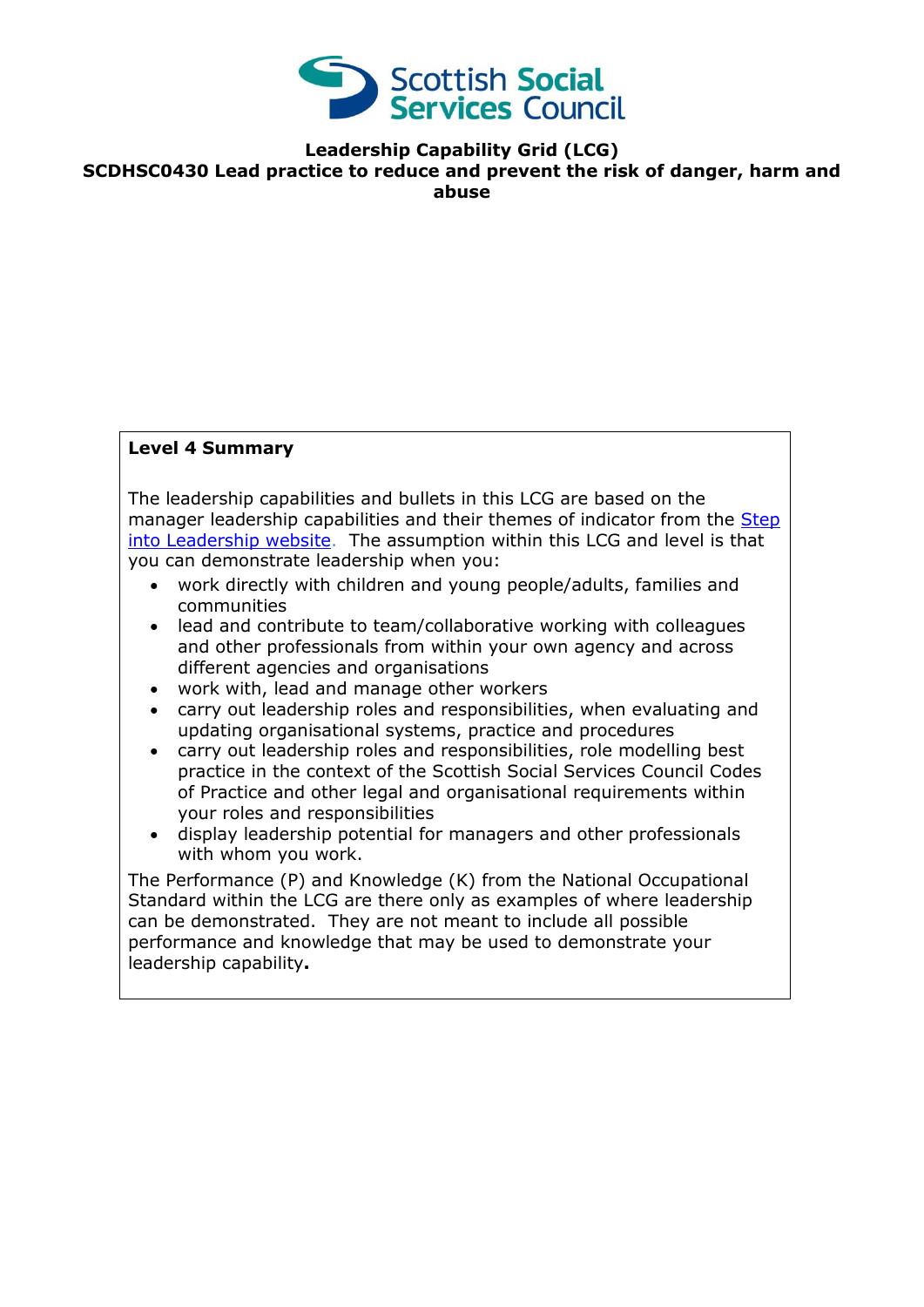

## **Leadership Capability Grid (LCG) SCDHSC0430 Lead practice to reduce and prevent the risk of danger, harm and abuse**

| Leadership<br>capabilities         | When reducing and preventing risks of danger, harm and abuse<br>you can demonstrate leadership capabilities by:                                                                                                                                                                                                                                                                                                                                                                                                                                                                                                                                                                                                                                                                                                          |
|------------------------------------|--------------------------------------------------------------------------------------------------------------------------------------------------------------------------------------------------------------------------------------------------------------------------------------------------------------------------------------------------------------------------------------------------------------------------------------------------------------------------------------------------------------------------------------------------------------------------------------------------------------------------------------------------------------------------------------------------------------------------------------------------------------------------------------------------------------------------|
| <b>Vision</b>                      | Providing a vision for those with whom you work and your organisation<br>when you:<br>• See how best to make a difference when identifying $(P1-3, 17-20, 25, 27)$ ;<br>$K1-5, 11, 16, 24-25, 35-39)$<br>Communicate and promote ownership of the vision when seeking extra<br>$\bullet$<br>support ( $P4,6,28$ ; K20), working with others ( $P28$ ) and recording and<br>reporting (P27-37,43,46; K43-46)<br>• Promote public service ethos through active participation and<br>personalisation (P1,2,7,8,11,13,14,15,20-26, K1-5,11,13-19,28,30),<br>when working others and when recoding and reporting ( $P27-37$ )<br>• Thinking and planning strategically when demonstrating knowledge and<br>practice of organisational, local and national policies and procedures<br>(P26, 27, 32, 37; K6, 8-9, 26-27, 32-34) |
| Self-<br>leadership                | Displaying self-leadership when you:<br>• Demonstrate and adapt leadership in response to changing needs and<br>preferences ( $P5,16,20,35-36$ ; K23) and overcoming barriers ( $P20$ )<br>Improve own leadership by seeking advice $(P4, 6, 36; K20, 23)$<br>Enabling intelligent risk taking when communicating with difficult,<br>$\bullet$<br>complex and sensitive issues ( $P$ 21-26; K15,40-41) and protecting<br>yourself (K31)<br>• Demonstrate and promote resilience when adapting practice and<br>overcoming barriers (P5,16,18,20,35-36; K3,4,19,30)<br>Challenge discrimination and oppression ( $P20$ ; K1,4)                                                                                                                                                                                             |
| <b>Motivating</b><br>and inspiring | Motivating and inspiring others when you:<br>• Inspire people by personal example ( $P10,28$ ; K14-20)<br>• Recognise and value the contribution of others ( $P$ 4,6,36; K9-10,20)<br>• Support the creation of a learning and performance culture ( $P4, 6, 8, 18$ ,<br>20,23,25,27-28,31; K16-20,23,39)                                                                                                                                                                                                                                                                                                                                                                                                                                                                                                                |